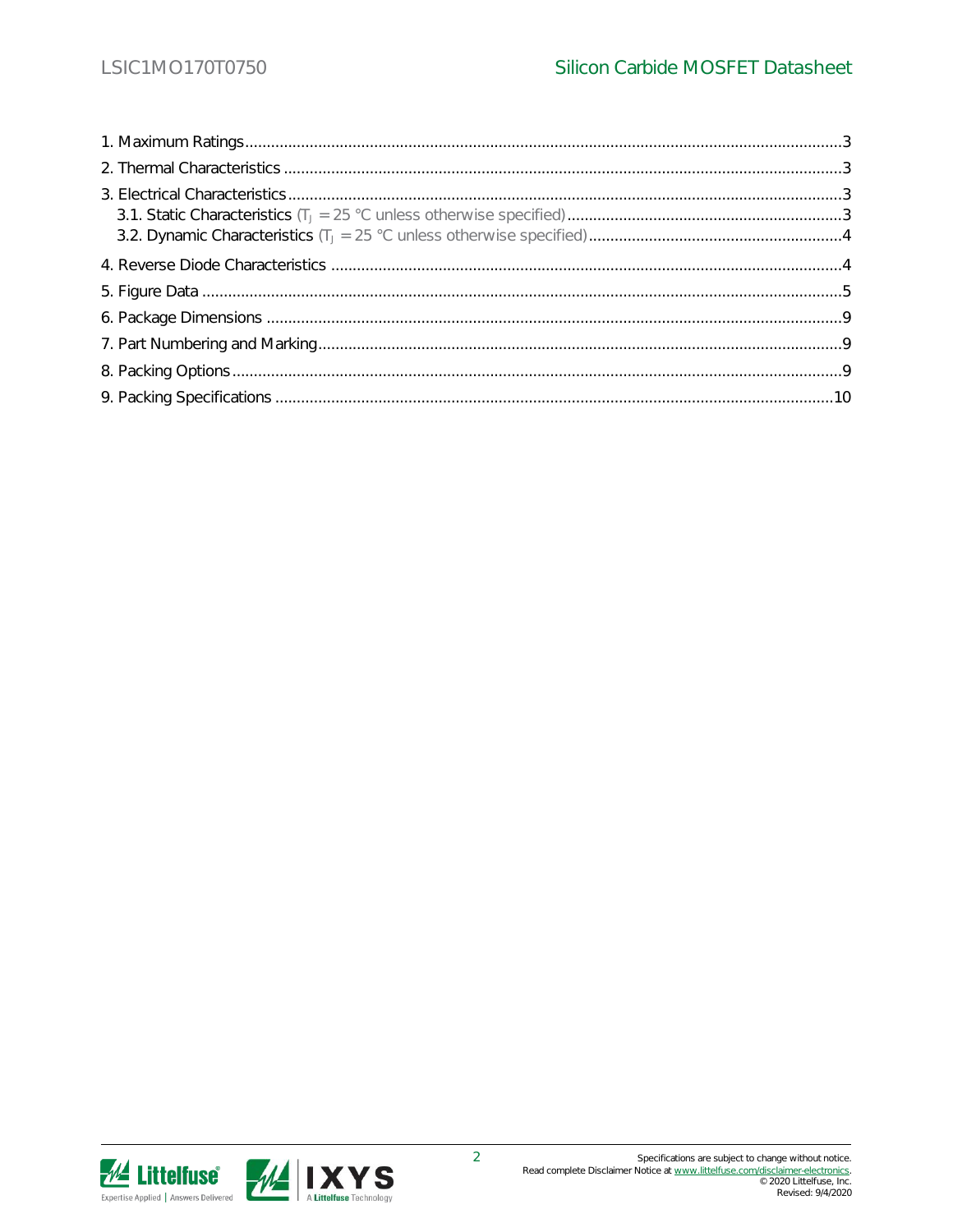# 1. Maximum Ratings

| Characteristic                                  | Symbol                      | Conditions<br>Value                          |                 | Unit           |  |
|-------------------------------------------------|-----------------------------|----------------------------------------------|-----------------|----------------|--|
| Drain-Source Voltage                            | $V_{DS}$                    | $V_{GS} = 0 V$                               | 1700            | V              |  |
| Continuous Drain Current                        |                             | $V_{GS} = 20 V$ . T <sub>c</sub> = 25 °C     | 6.4             | $\overline{A}$ |  |
|                                                 | $I_{\text{D}}$              | $V_{GS}$ = 20 V, T <sub>c</sub> = 100 °C     | 4.5             |                |  |
| Pulsed Drain Current <sup>1</sup>               | $I_{D(\text{pulse})}$       | $T_c = 25 °C$                                | 11              | A              |  |
| Power Dissipation                               | P <sub>D</sub>              | $T_c = 25 °C$ , $T_1 = 175 °C$               | 65              | W              |  |
|                                                 | $V_{GS,MAX}$                | Absolute maximum values - Steady state       | $-6$ to $+22$   |                |  |
| Gate-Source Voltage                             | $V_{GS,OP,TR}$ <sup>2</sup> | Transient, $t_{\text{transient}} < 300$ nsec | $-10$ to $+25$  | V              |  |
|                                                 | $V_{GS,OP}$ <sup>3</sup>    | Recommended DC operating values              | $-5$ to $+20$   |                |  |
| Operating Junction Temperature                  | T <sub>1</sub>              |                                              | $-55$ to $+175$ | $^{\circ}C$    |  |
| Storage Temperature                             | T <sub>STG</sub>            | $\sim$                                       | $-55$ to $+150$ | $^{\circ}$ C   |  |
| Lead Temperature for Soldering (MSL 1<br>Rated) | T <sub>sold</sub>           |                                              | 260             | $^{\circ}C$    |  |

Footnote 1: Pulse width limited by TJ,MAX

Footnote 2: See Figure 21 for further information

Footnote 3: MOSFET can operate with V<sub>GS(OFF)</sub> = 0 V - dependent upon PCB layout. V<sub>GS(OFF)</sub> = -5 V provides added noise margin and faster turn-off speed

### 2. Thermal Characteristics

| Characteristic                                  | Symbol                 | Value | Unit |
|-------------------------------------------------|------------------------|-------|------|
| Maximum Thermal Resistance, junction-to-case    | K <sub>th</sub> JC MAX |       | °C/W |
| Maximum Thermal Resistance, junction-to-ambient | K <sub>th</sub> JA MAX | 40    | °C/W |

### 3. Electrical Characteristics

### 3.1. Static Characteristics (TJ = 25 °C unless otherwise specified)

| Characteristic                   |                      | Symbol<br>Conditions                                       |        | Value  |        |           |
|----------------------------------|----------------------|------------------------------------------------------------|--------|--------|--------|-----------|
|                                  |                      |                                                            | Min    | Typ    | Max    | Unit      |
| Drain-Source Breakdown Voltage   | V <sub>(BR)DSS</sub> | $V_{GS} = 0 V$ , $I_D = 100 \mu A$                         | 1700   | $\sim$ | $\sim$ | V         |
| Zero Gate Voltage Drain Current  | $I_{DSS}$            | $V_{DS} = 1700$ , $V_{GS} = 0$ V                           |        | 0.05   | 10     | μA        |
|                                  |                      | $V_{DS}$ = 1700 V, $V_{GS}$ = 0 V, T <sub>J</sub> = 175 °C | $\sim$ | 0.1    | $\sim$ |           |
| Gate Leakage Current             | $I_{GSS,F}$          | $V_{GS}$ = 22 V. $V_{DS}$ = 0 V                            | $\sim$ |        | 100    | nA        |
|                                  | $_{\text{GSS,R}}$    | $V_{GS} = -6 V$ . $V_{DS} = 0 V$                           | $\sim$ | ×.     | 100    |           |
| Drain-Source On-State Resistance | $R_{DS(ON)}$         | $I_D = 2 A$ , $V_{GS} = 20 V$                              | $\sim$ | 750    | 1000   | $m\Omega$ |
|                                  |                      | $I_D = 2 A$ , $V_{GS} = 20 V$ , $T_J = 175 °C$             | $\sim$ | 1550   |        |           |
| Gate Threshold Voltage           | $V_{GS(TH)}$         | $V_{DS} = V_{GS}$ , $I_D = 1$ mA                           | 1.8    | 2.8    | 4.0    | $\vee$    |
|                                  |                      | $V_{DS} = V_{GS}$ , $I_D = 1$ mA, $T_1 = 175$ °C           | $\sim$ | 1.9    |        |           |
| Gate Resistance                  | R <sub>G</sub>       | Resonance method, Drain-Source<br>shorted <sup>1</sup>     |        | 29     | $\sim$ | $\Omega$  |

Footnote 1: For a description of the resonance method for measuring RG, refer to the JEDEC Standard JESD24-11 test method

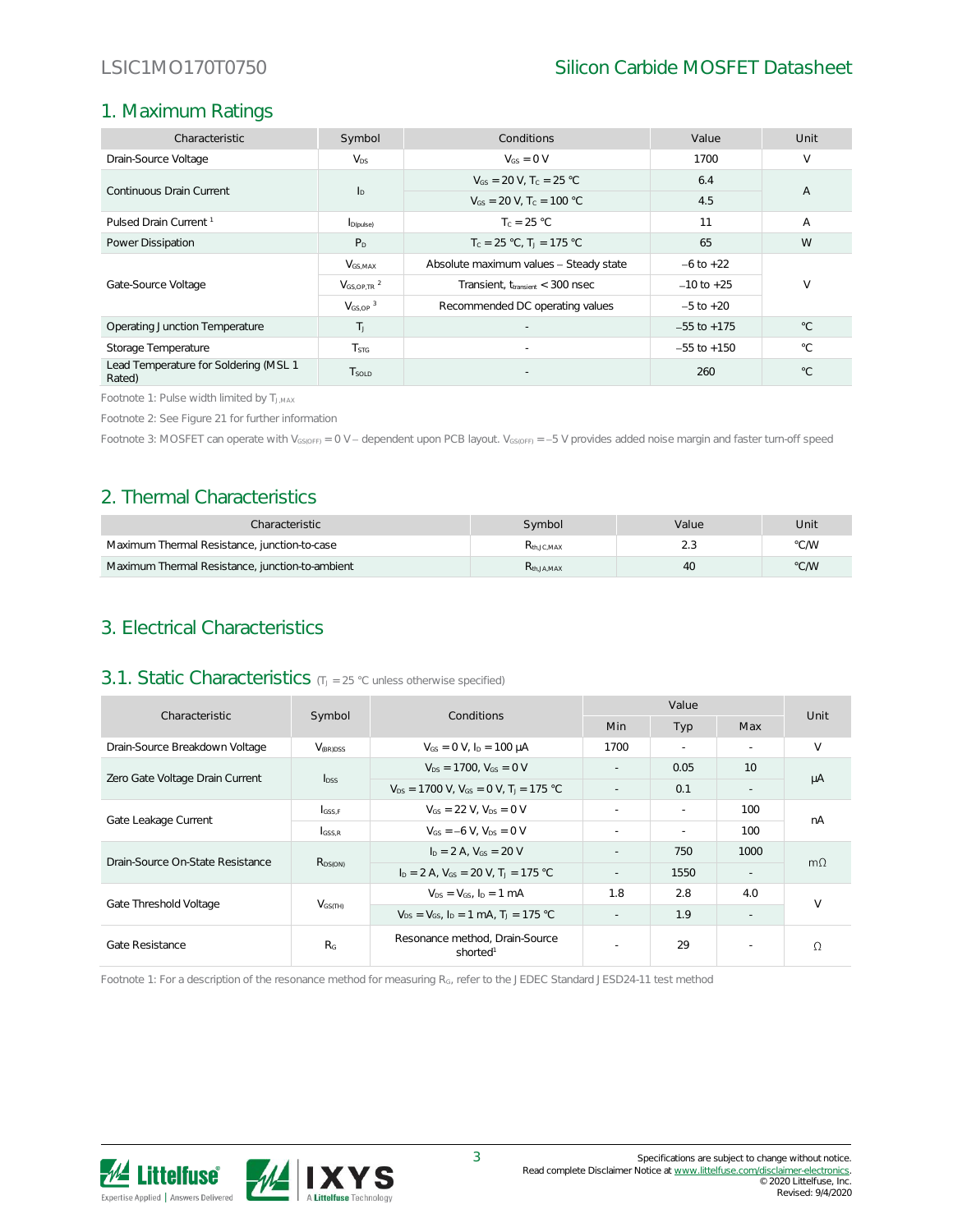### 3.2. Dynamic Characteristics (TJ = 25 °C unless otherwise specified)

| Characteristic                   |                     | Conditions                                                                                          |            | Value |        |      |
|----------------------------------|---------------------|-----------------------------------------------------------------------------------------------------|------------|-------|--------|------|
|                                  | Symbol              |                                                                                                     | <b>Min</b> | Typ   | Max    | Unit |
| Turn-On Switching Energy         | E <sub>ON</sub>     | $V_{DD} = 1200$ V, $I_D = 2$ A,                                                                     | ÷          | 80    | $\sim$ |      |
| Turn-Off Switching Energy        | EOFF                | $V_{GS} = -5/1 + 20 V$ ,<br>$R_{G,ext} = 2 \Omega$ , L = 1.4 mH,                                    | $\sim$     | 43    | $\sim$ | mJ   |
| Total Per-Cycle Switching Energy | E <sub>TS</sub>     | $FWD = LSIC1MO170T0750$                                                                             |            | 123   | ч.     |      |
| Input Capacitance                | C <sub>ISS</sub>    |                                                                                                     | ٠          | 200   | $\sim$ |      |
| Output Capacitance               | C <sub>oss</sub>    | $V_{DD} = 1000$ V, $V_{GS} = 0$ V,<br>$f = 1$ MHz, $V_{AC} = 25$ mV                                 | ×,         | 11.5  |        | pF   |
| Reverse Transfer Capacitance     | $C_{RSS}$           |                                                                                                     |            | 1.7   |        |      |
| <b>COSS Stored Energy</b>        | $E_{\rm OSS}$       |                                                                                                     | $\sim$     | 5.7   |        | μJ   |
| Total Gate Charge                | $Q_q$               |                                                                                                     | ٠          | 11    |        |      |
| Gate-Source Charge               | $Q_{gs}$            | $V_{DD} = 1200$ V, $I_D = 2$ A,<br>$V_{GS} = -5/1 + 20 V$                                           | ×.         | 4     |        | nC   |
| Gate-Drain Charge                | $Q_{qd}$            |                                                                                                     | ÷.         | 5.    | ч.     |      |
| Turn-On Delay Time               | $t_{d(on)}$         | $V_{DD} = 1200$ V, $V_{GS} = -5/120$ V,                                                             | ٠          | 8     | $\sim$ |      |
| Rise Time                        | $t_{r}$             | $I_D = 2 A$ , $R_{Gext} = 2 \Omega$ ,<br>$R_L = 600 \Omega$ ,<br>Timing relative to V <sub>DS</sub> | ÷          | 15    |        | ns.  |
| Turn-Off Delay Time              | $t_{\text{d(off)}}$ |                                                                                                     | ٠          | 27    |        |      |
| Fall Time                        | $t_f$               |                                                                                                     | ٠          | 173   |        |      |

### 4. Reverse Diode Characteristics

| Characteristic                          |            | Symbol<br>Conditions                                 | Value          |                          |     | Unit |
|-----------------------------------------|------------|------------------------------------------------------|----------------|--------------------------|-----|------|
|                                         |            | Min                                                  | Тур            | Max                      |     |      |
| Diode Forward Voltage                   | $V_{SD}$   | $I_S = 1 A$ , $V_{GS} = 0 V$                         |                | 3.6                      | . . |      |
|                                         |            | $I_s = 1$ A, $V_{GS} = 0$ V, T <sub>J</sub> = 175 °C |                | 3.2                      | . . |      |
| Continuous Diode Forward Current        | ls.        | $V_{GS} = 0$ V, T <sub>c</sub> = 25 °C               | $\sim$         | $\overline{\phantom{a}}$ | 10  |      |
| Peak Diode Forward Current <sup>1</sup> | <b>Isp</b> |                                                      | $\overline{a}$ |                          | 15  |      |

Footnote 1: Pulse width limited by TJ,MAX

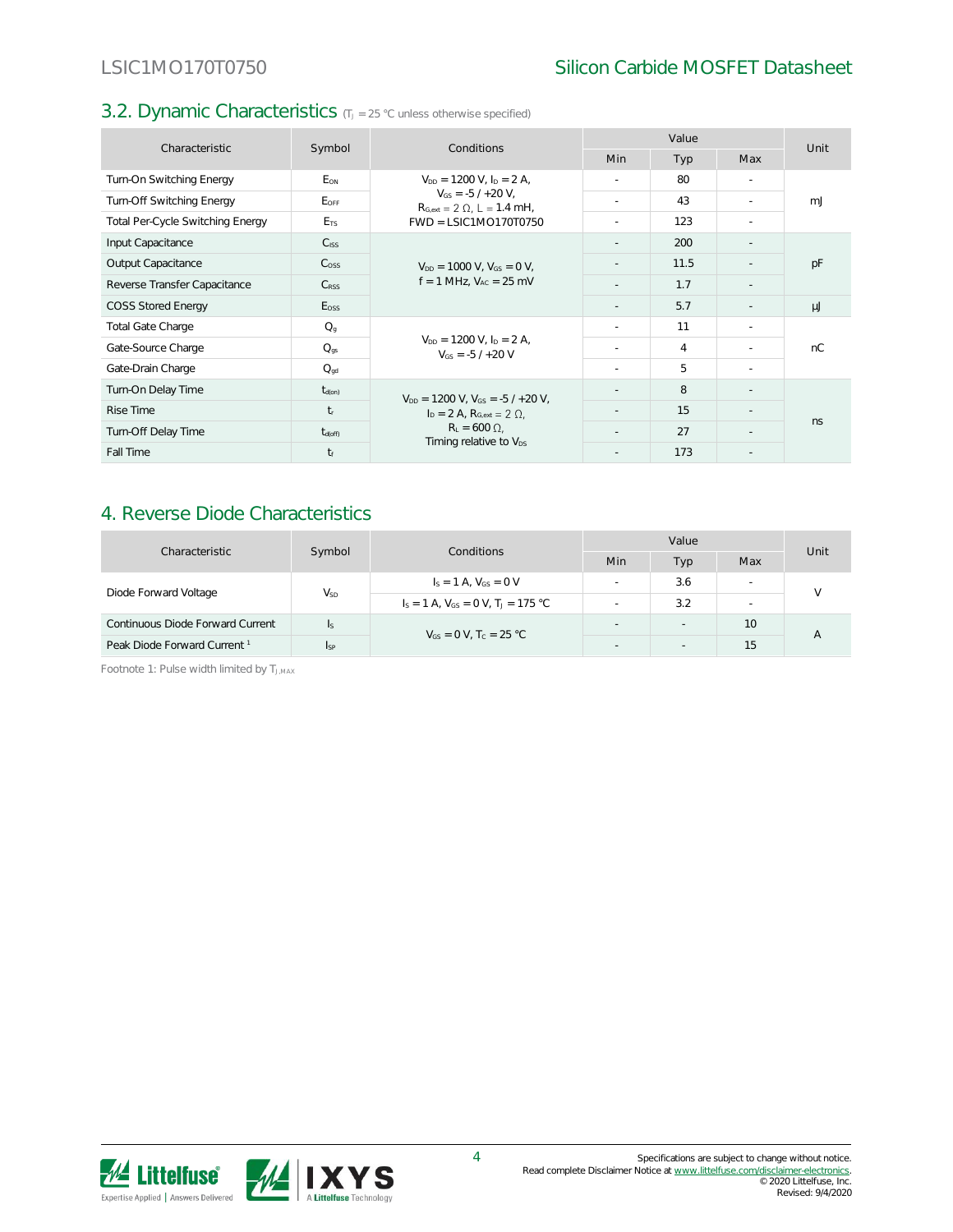# 5. Figure Data

Figure 1. Maximum Power Dissipation (T<sub>J</sub> = 175 °C) Figure 2. Typical Transfer Characteristics











Figure 3. Typical Output Characteristics (T<sub>J</sub> = 25 °C) Figure 4. Typical Output Characteristics (T<sub>J</sub> = 175 °C)



Figure 5. Typical Output Characteristics (T<sub>J</sub> = -55 °C) Figure 6. Typical Reverse Conduction Characteristics (T<sub>J</sub> = 25 °C)

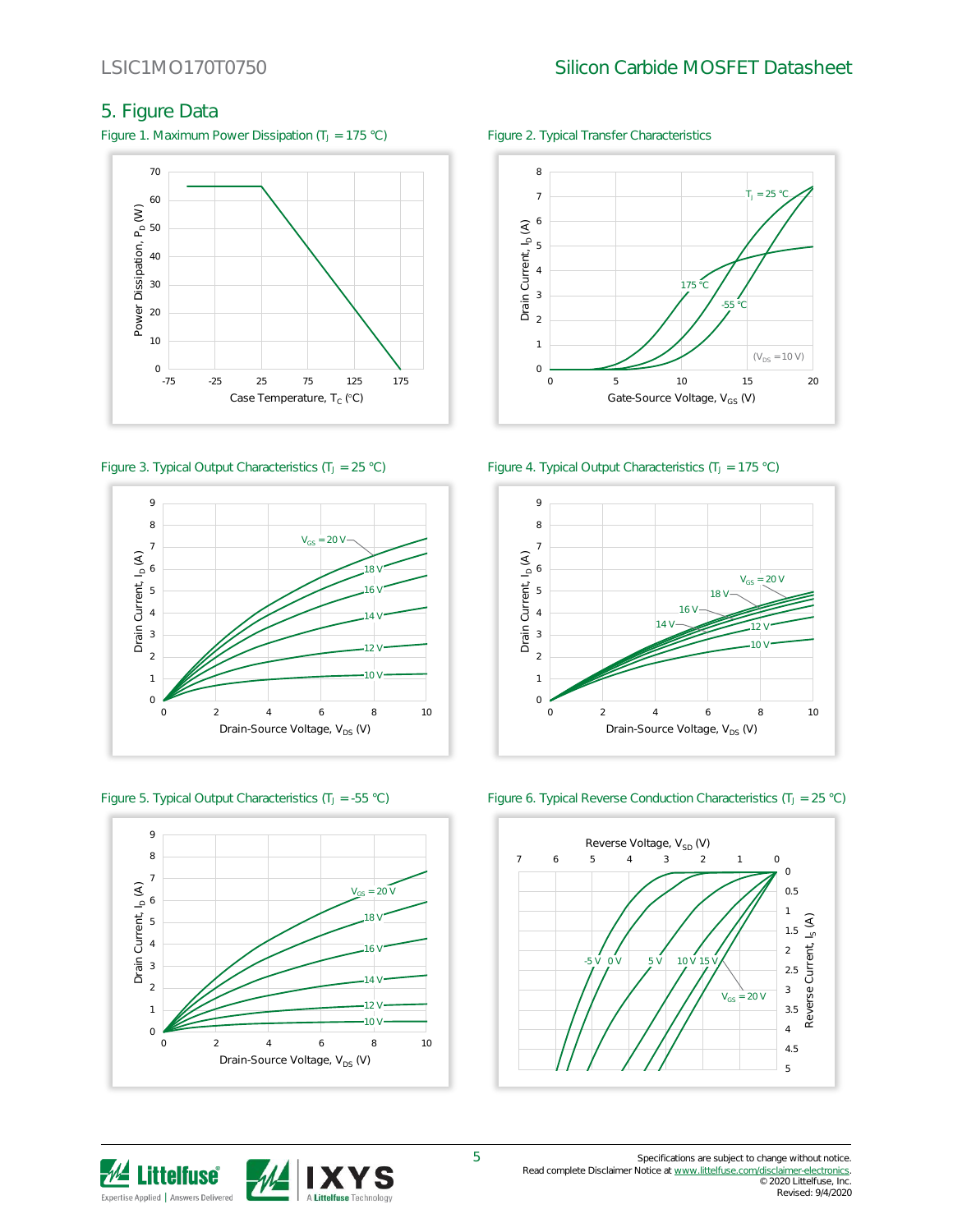







Figure 7. Typical Reverse Conduction Characteristics (T<sub>J</sub> = 175 °C) Figure 8. Typical Reverse Conduction Characteristics (T<sub>J</sub> = -55 °C)



Figure 9. Normalized Transient Thermal Impedance Figure 10. Maximum Safe Operating Area (Tc = 25 °C)



Figure 11. Typical On-resistance vs. Drain Current Figure 12. Normalized On-resistance vs. Junction Temperature



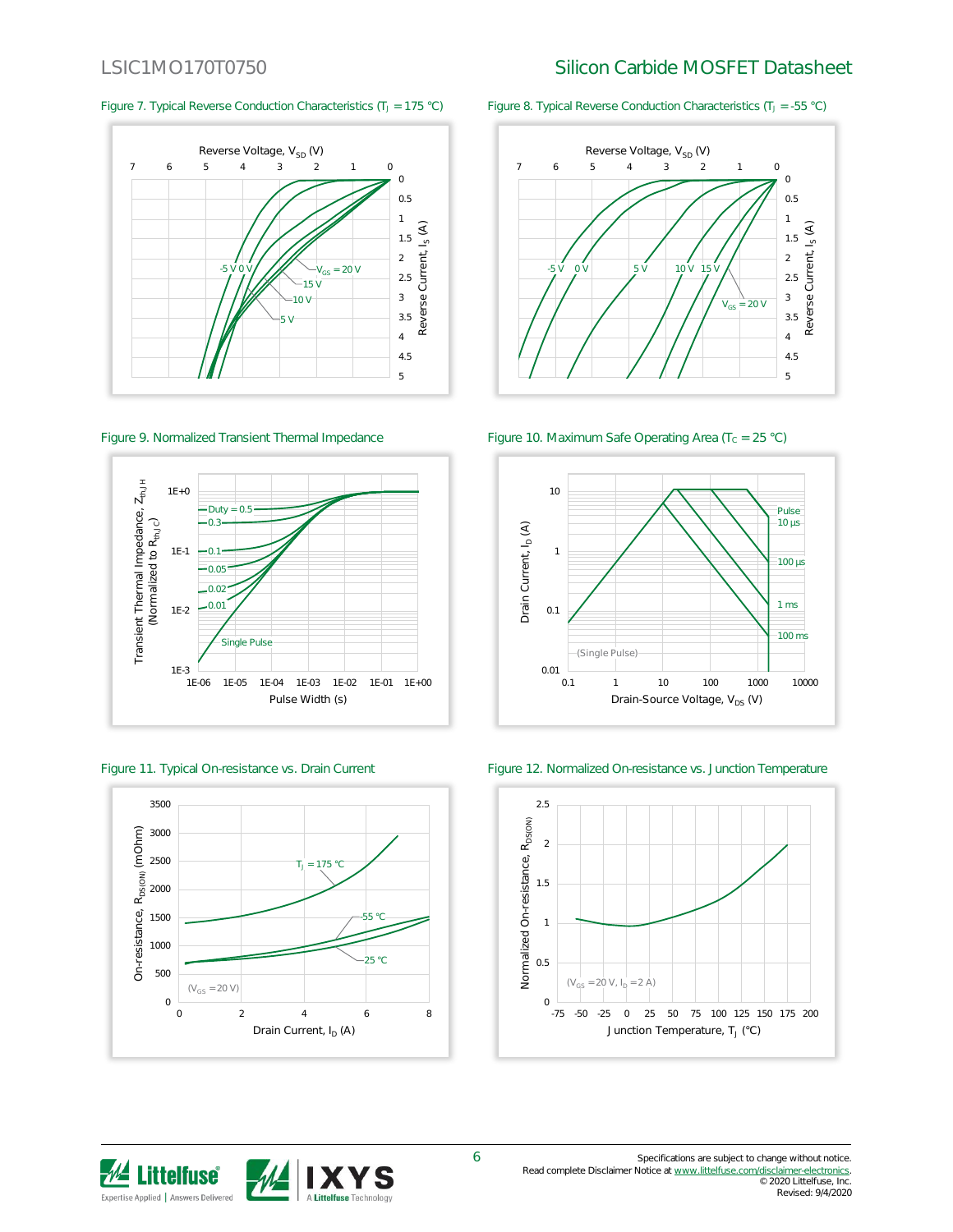### Figure 13. Typical On-resistance vs. Junction Temperature Figure 14. Typical Threshold Voltage



















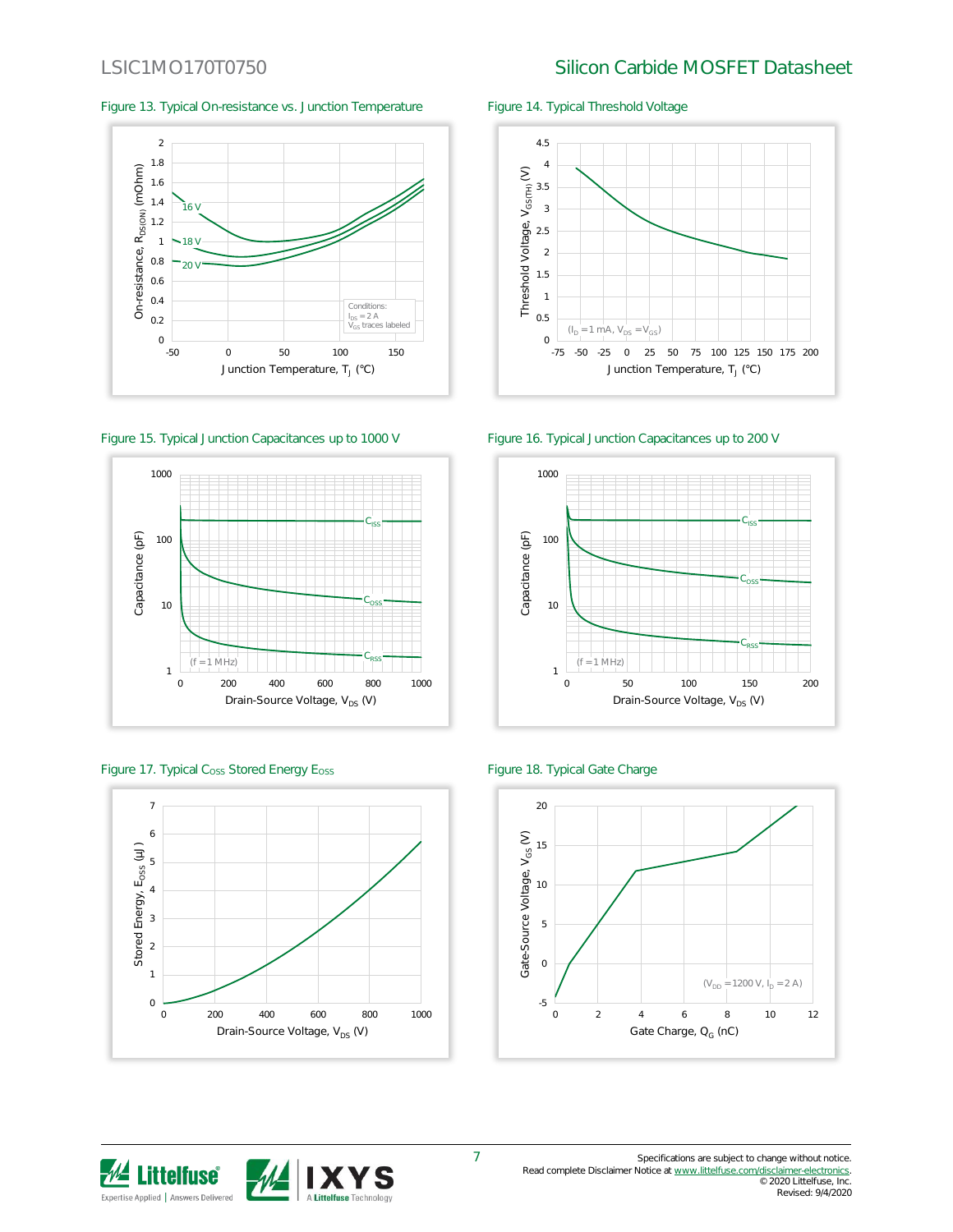

Figure 21. V<sub>GS</sub> Waveform Definitions



Figure 19. Typical Switching Energy vs. Drain Current Figure 20. Typical Switching Energy vs. External Gate Resistance



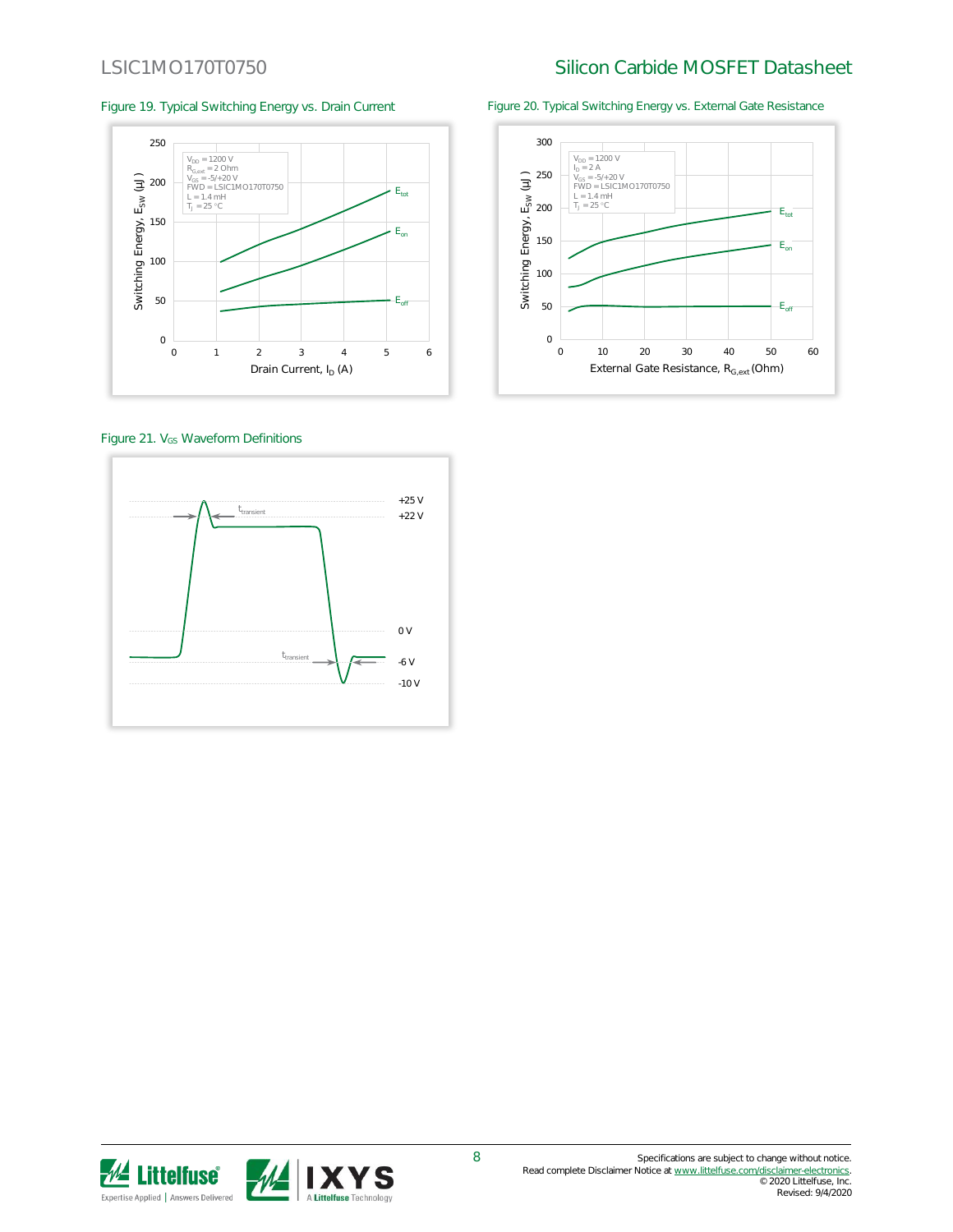### 6. Package Dimensions



**Recommended Solder Pad Layout: Notes:**



- **UNIT:** mm  $\cdot$  1. Dimensions D & E do not include mold flash. Mold flash shall not exceed 0.127 mm per side. These dimensions are measured at the outermost extreme of the plastic body.
	- 2. Package is designed for high voltage and does not conform to JEDEC std.
	- 3. Top package/marking surface finish: 16-18 VDI.

|                | <b>Millimeters</b> |        |        |  |  |
|----------------|--------------------|--------|--------|--|--|
| Symbol         | Min                | Nom    | Max    |  |  |
| A              | 4.300              | 4.435  | 4.570  |  |  |
| A <sub>1</sub> | 0.000              | 0.125  | 0.250  |  |  |
| b              | 0.500              | 0.600  | 0.700  |  |  |
| C              | 0.330              | 0.490  | 0.650  |  |  |
| C <sub>2</sub> | 1.170              | 1.285  | 1.400  |  |  |
| D              | 9.025              | 9.075  | 9.125  |  |  |
| D1             | 4.656              | 4.733  | 4.810  |  |  |
| E              | 10.130             | 10.180 | 10.230 |  |  |
| E1             | 6.500              | 7.550  | 8.600  |  |  |
| E <sub>2</sub> | 6.778              | 7.223  | 7.665  |  |  |
| e              | 1.220              | 1.270  | 1.320  |  |  |
| $\mathsf{H}$   | 15.043             | 16.178 | 17.121 |  |  |
| L              | 2.324              | 2.512  | 2.700  |  |  |
| 1              | 1.160              | 1.418  | 1.676  |  |  |
| L <sub>3</sub> |                    | 0.254  |        |  |  |

### 7. Part Numbering and Marking 8. Packing Options



| <b>SiC</b> | $=$ SiC   |
|------------|-----------|
| -1         | $=$ Gen 1 |

- MO = MOSFET
- 170  $=$  Voltage Rating (1700 V)
- $T = TO-263-7L$
- 0750 =  $R_{DS(ON)}$  (750 mOhm)
- $YY = Year$
- $WW = Week$
- D = Special Code ZZZZZZ-ZZ = Lot Number

| Part Number     | Marking        | Packing<br>Mode       | $M \cap \Omega$ |
|-----------------|----------------|-----------------------|-----------------|
| LSIC1MO170T0750 | SIC1MO170T0750 | Tube<br>$(50$ Pcs $)$ | 400             |